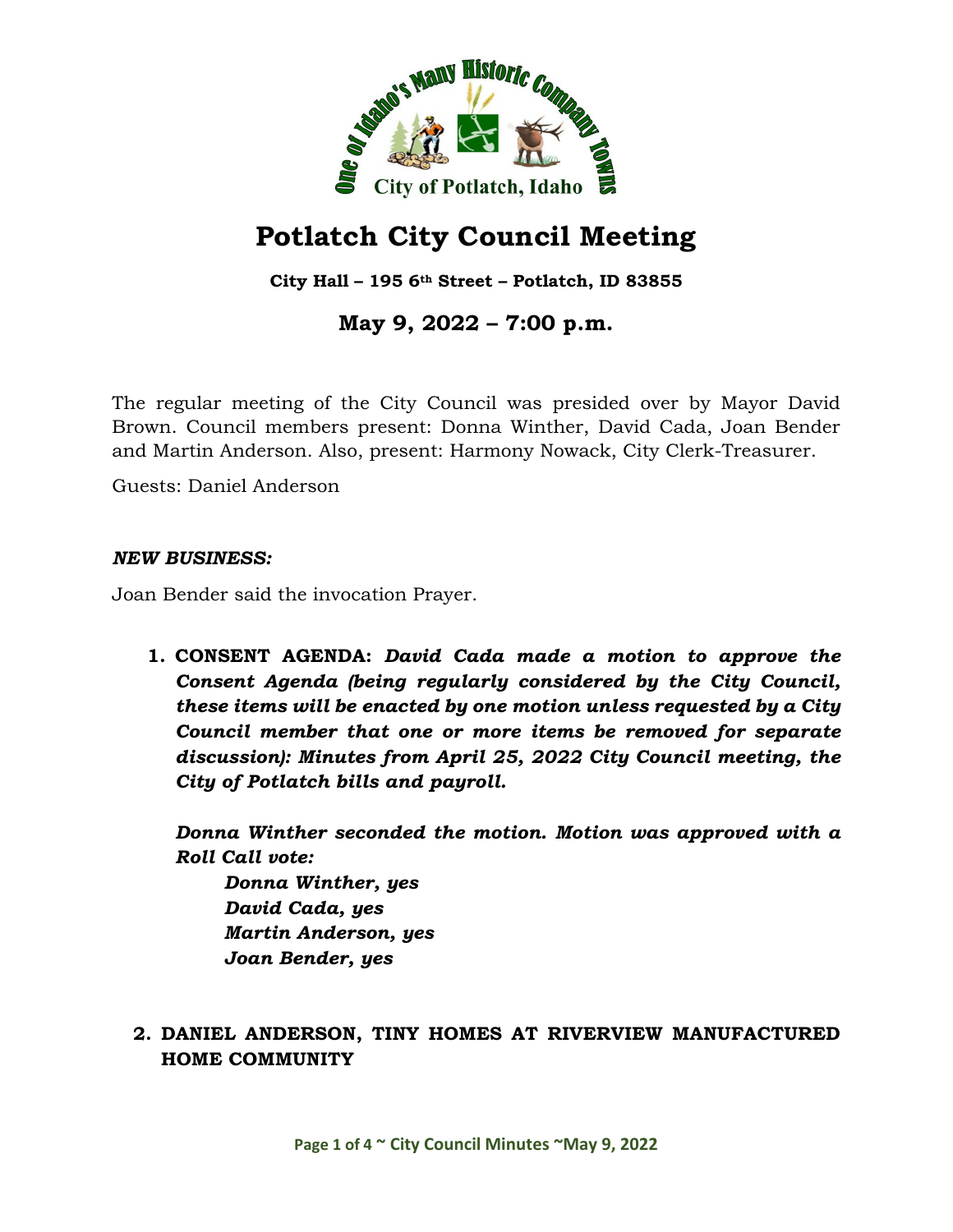

Daniel Anderson said he has been in talks with Brian Points, the owner of Riverview Manufactured Home Community, to put a tiny home on one of the two vacant lots at Riverview. The home would be 340sq ft with a loft. The tiny home is wired and plumbed and would hook into current water/sewer lines. It is currently on skids and would be placed on ribbon footing so it would still be mobile. Daniel would like council approval to have the tiny "mobile" home at Riverview Manufactured Home Community. If council approves he will move forward with getting the correct permitting from Latah County.

# *Donna Winther motioned to approved Daniel Anderson to proceed with county permitting approval of a tiny home at Riverview Manufactured Home Community, David Cada seconded the motion. Motion was approved with "all ayes".*

#### **3. SIDEWALKS**

Mayor Brown would like to try for a grant to put sidewalks in on 10<sup>th</sup> Street. David Cada said a lot of the sidewalks in town are in disrepair and he would like to see something done about them. Mayor Brown said that the Transportation Plan currently being created by Keller and Associates will cover that and will be completed before applying for grants. Mayor Brown also said there is a Local Improvement District (LID) plan that essentially gives homeowners a loan from the city to fix the sidewalks in front of their residence. Donna Winther mentioned that there is no sidewalk by the ballfields near the elementary school. This would be a bigger project as the side of the street would need to be filled and have a retaining wall put in. Mayor Brown said with a sidewalk there at the ballfield they could also put in a parking lane as parents park there to pick up kids from school. Mayor Brown would like to see 10<sup>th</sup> Street paved with grant money and continue up Spruce with a LID plan. This does not have to be voter approved, only council approved but the city would need to have community meetings on the subject. Mayor Brown also mentioned that he would like to do more research on what can be done about tree roots that buckle and destroy the sidewalks. Most of these trees are beautiful old trees and it would be a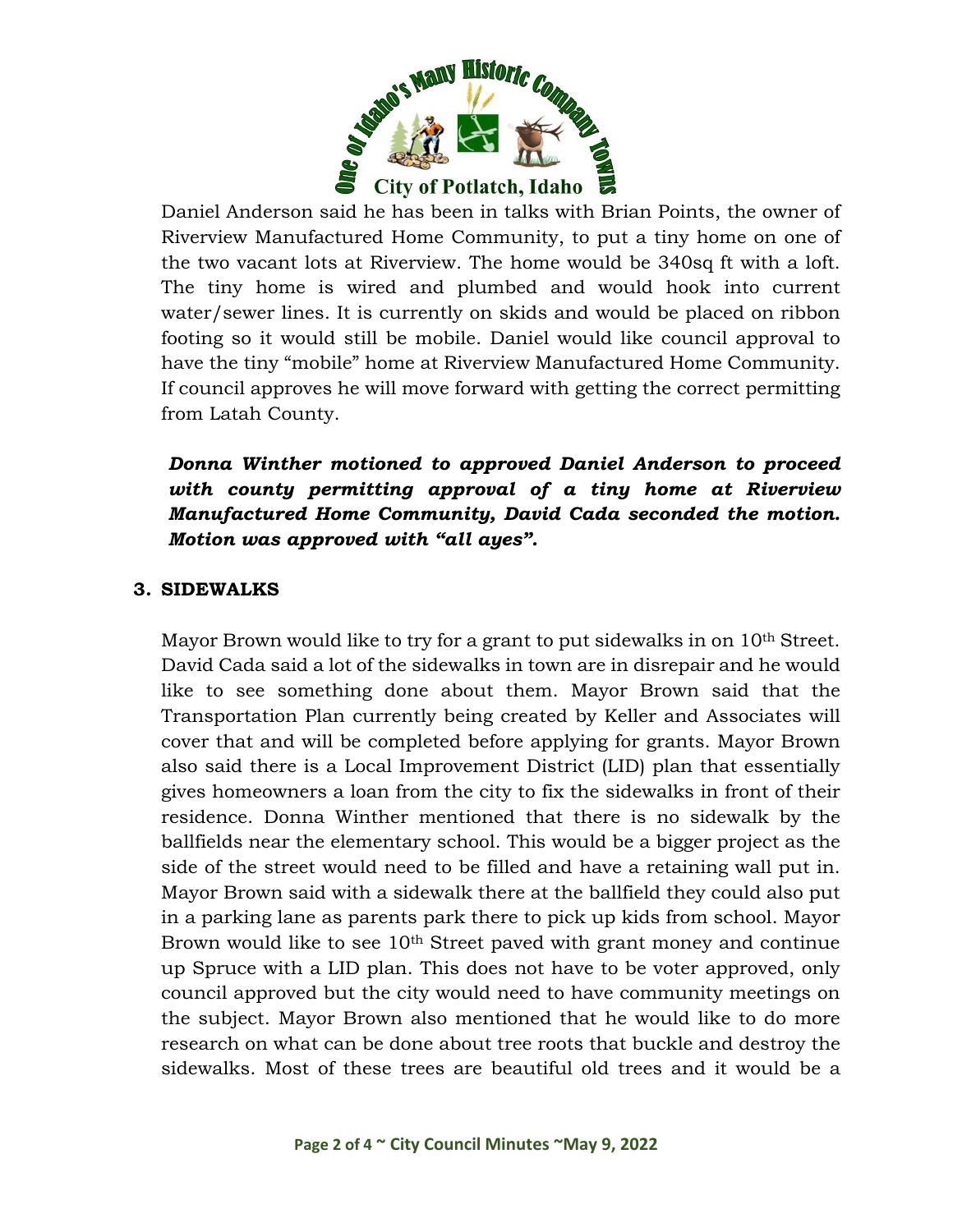

shame to cut them down, what else could be done to keep the sidewalks from needing constant repair due to roots?

# **4. BMX track at Scenic 6 Park**

Max Lusco has asked permission to create and maintain a BMX track at Scenic 6 Park. He will provide the dirt and create the track. The track would be just west of the RV Park on city property. Mayor Brown would like to have a fence put up between the two gates on Mill Road to direct traffic to city property as some of the land west of Scenic 6 belongs to the Potlatch Deltic Corp.

*Donna Winther made a motion to accept the BMX track at the park. David Cada seconded the motion and the motion was approved with "all ayes".* 

# **REPORTS:**

- 1. **Mayor David Brown** There will be an Executive Session soon with Latah County Sanitation to go over the upcoming rate increases. Also to be discussed is finding a new place for the bulky waste site. The city has to provide land for this and if they cannot then there will be no bulky waste site in Potlatch. There is a possibility to put it on city land west of Scenic 6 park as long as the space is well maintained. Mayor Brown also discussed the ordering of water meters. The price has gone up since first getting the quote from Correct Equipment and is set to go up again in the next couple months so the city has ordered 400 residential meters. City Maintenance has accounted for all commercial/large meters. The larger the meter the higher the cost. Maintenance will work on changing out large meters to smaller ones were applicable. Martin Anderson said the city should look into charging higher rates for larger meters.
- 2. **Parks Joan Bender** Nothing at this time
- 3. **Pool & Cemetery Donna Winther –** Croc's Coatings had a supply issue and was not able to start the flooring at the pool this week. They will be starting